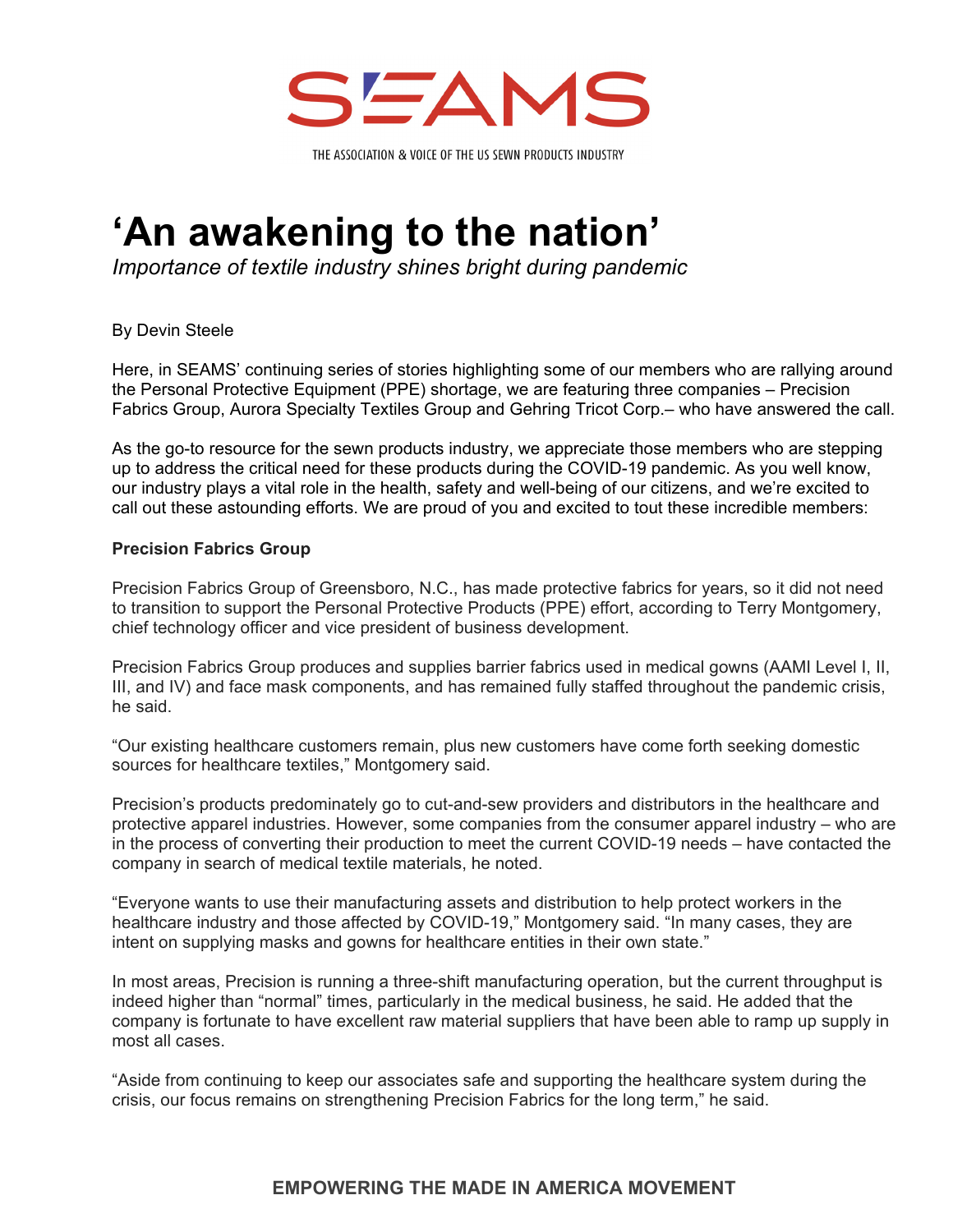

He added: "Like everyone involved in this critical effort, we are very gratified to be in a position to supply many of the fabrics for which there is an immediate need."

## **Aurora Specialty Textiles Group, Inc.**

Aurora Specialty Textiles Group, Inc., a 137-year-old Yorkville, Ill.-based company that bleaches, finishes, coats and dyes woven, nonwovens and knit fabrics, is now supplying materials to be used in the production of cloth face masks, nonwoven antimicrobial wipes and treated fabrics to produce Level 1 and Level 2 medical gowns amid the COVID-19 crisis.

Fabrics for face masks and medical gowns have not been standard products for Aurora, but because the company has capabilities to coat and finish a range of fabrics, it was well equipped to quickly pivot to produce fabric for these applications, according to President Marcia Ayala. Aurora also has the capability to finish nonwovens, so the product to be used for wipes was also a good fit, she added.

"The biggest shift was quickly learning the different levels of medical gowns and PPE and understanding how our fabrics and fabric treatments can be utilized to produce these products," Ayala said. "Our R&D staff is knowledgeable in the chemistries needed to achieve Level 1 and Level 2 medical gown status."

Aurora has been designated an Essential Critical Infrastructure Workforce due to products it makes for Homeland Security and medical applications. As such, as it continues to run its manufacturing facility. The company has had several customers reach out to produce fabric for masks and gowns.

"We have been able to quickly respond to their requests," Ayala said.

Preparing fabrics to be used in applications such as face masks, wipes and medical gowns align well with Aurora's core competencies. However, with any new product, attention to detail and cooperation among internal departments, as well as working closely with our customer and/or industry partner, are needed. Aurora utilizes a Stage Gate Process to include various disciplines within the organization to review the feasibility of the equipment, chemistry and process so it can properly launch products in a quick time frame. Operators on the floor are engaged and understand the sense of urgency with these products, she added.

The company has a range of fabric suppliers. However, nonwoven fabrics traditionally used in the PPE market have been challenging to secure due to the current high demand. Aurora also does toll coating/finishing, so it is partnering with customers to secure fabric and produce the desired finished fabric.

"Aurora employees are very excited to have an opportunity to launch new products to fight the virus," she said. "The sense of urgency is phenomenal. Employees at every level, within every department are engaged in making a product that will help make our communities safer. I heard one employee say, 'It feels good to have the capabilities to quickly create products that will fight COVID-19.' "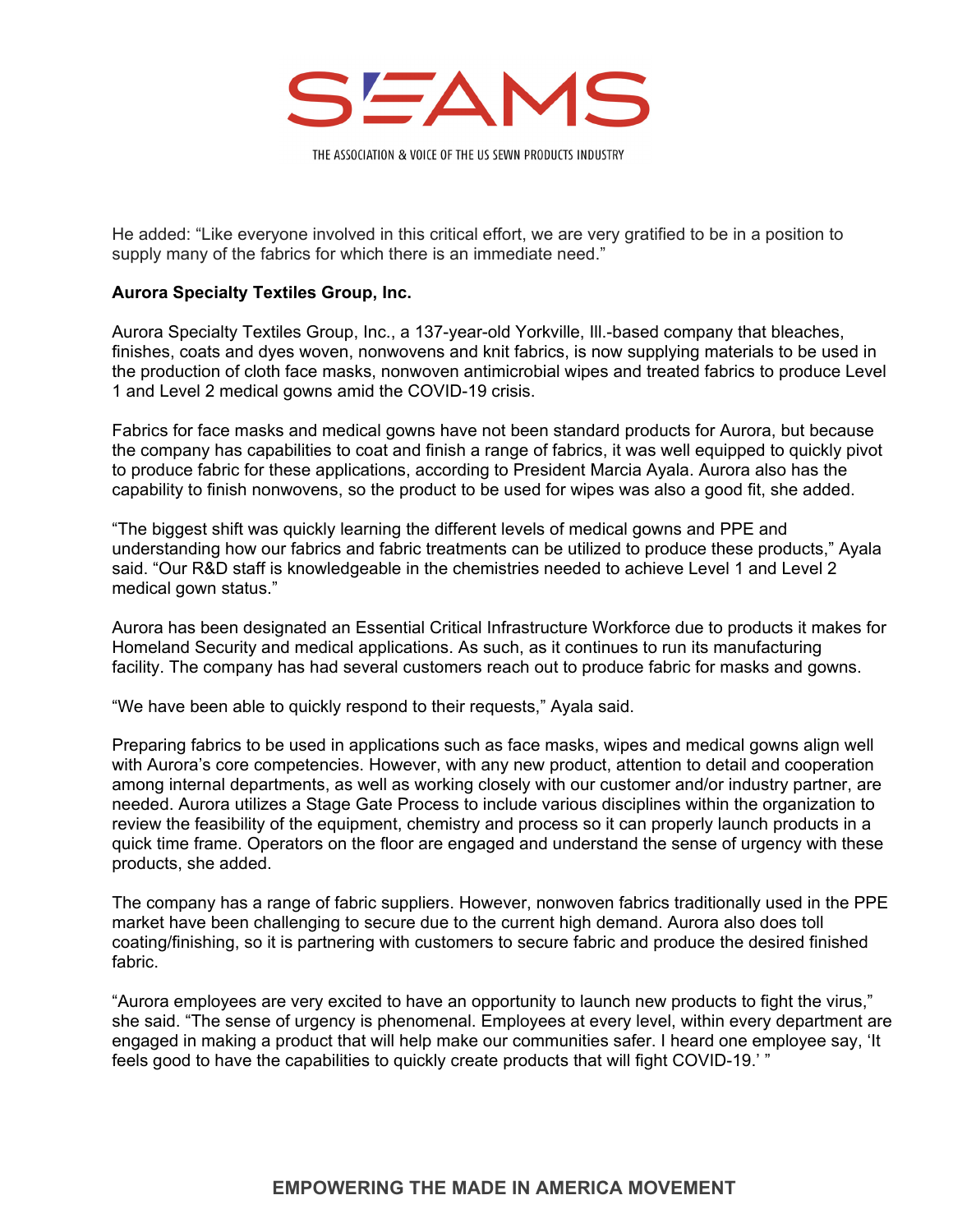

Ayala added: "We are proud that we can contribute to protecting our healthcare workers and the public against COVID-19, and meet our customers' needs in a time of crisis."

## **Gehring Tricot Corporation**

To combat the PPE shortage during the COVID-19 crisis, Gehring Tricot Corporation, a Dolgeville, N.Y.-based textile manufacturer founded in 1946, is making and supplying fabrics for medical masks, non-medical masks, hospital gowns, hospital curtains, medical bandages and other medical supplies.

The company also is supplying a good bit of product to the military and national defense in ballistics, firefighting apparel, tactical vests, military tent screening and other products that used in first responders' safety materials.

Gehring Tricot is supplying a diverse range of textiles constructions to facilitate the non-certified PPE market through all types of knit and nonwoven fabrics. It provides full-width goods to its existing and newly kindled partnerships that are in need of quick-turn domestic resources.

The company was making product for most of those markets already, including the medical industry, according to Skip Gehring, president & CEO. But it has needed to increase production of some products, as well R&D for medical needs, added Gary Farquhar, vice president of manufacturing.

"We pivoted on a couple of things, mainly hospital gowns and the more sophisticated medical masks," Gehring said.

Added Bill Christmann, vice president of sales: "We are providing largely existing products being adapted to the necessary crisis. People are improvising – battle conditions – but we are working on things that will work on a long-term domestic level. Simultaneously, this has opened the need for Gehring Tricot Corp. as a preeminent domestic development partner, to work on projects that will satisfy these needs long after the current crisis is over."

Drilling down, Gehring pointed out that, on the medical side, in order to be able to make masks, the company had to readjust the materials in terms of getting the filtrations up to where they needed to be, and likewise the antimicrobial finishes.

"We had to modify existing fabrics to meet the more stringent requirements, and hospital gowns are the same way – getting the fabrics to conform to all of the requirements," he said. "So, they were existing fabrics that were just modified primarily in the finishing.

"The other part of the pivoting is that we are now physically making masks – non-medical masks – that we have distributed for free to all employees in our factories and their families," he continued. "And, we are in the process of donating 10,000 of them to people in the respective towns where our factories are (in St. Johnsville, N.Y., and Dolgeville, N.Y.), which will start this week."

The biggest part of the learning curve was readjusting placement in the factories to adhere to social distancing, with non-essential people working from home, and getting them set up with computers and other necessary equipment they need to do so, according to Gehring.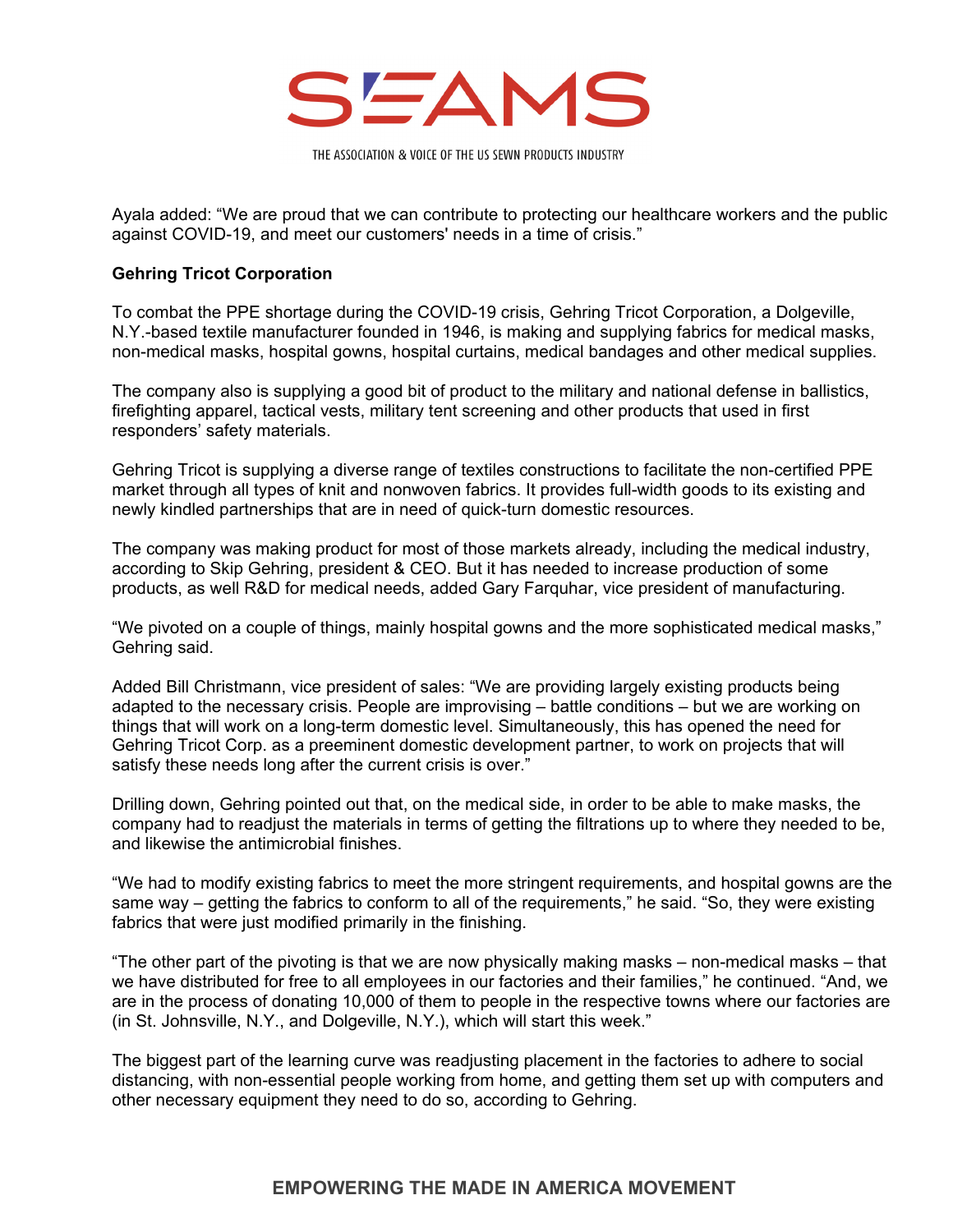

The company started a COVID-19 Task Force to help address all of the essential needs for all of its employees, he noted. That Task Force talks each day relative to each of the individual and corporate circumstances of what the company has to do in terms of taking care of people, he added.

**"**We haven't had to pivot much going from non-essential to essential because what this circumstance illustrated is that our success is our commitment to diversity," Christmann said. "We have always been supplying essentials markets, so our only pivot was, 'How do we go from supplying other essential markets to assisting in these specialized essential markets?' "

The learning curve from Farquhar's perspective has been the certification of new and existing products, he said.

"We've learned about many of the testing requirements that many of the products have to go through," he said. "In the past, we've made the components of many of the products, but never got into testing requirements of the products, which we are now learning."

Gehring Tricot has remained fully staffed, with about 10 percent of employees working from home that are considered to be non-essential, doing corporate paperwork and such, Gehring said. As far as the factories, staff employees who work in manufacturing were sent home to work from there as nonessential. All manufacturing employees are rotating so that people can still be isolated, he added.

Herkimer Industries, based in the New York town of the same name, is cutting and sewing the masks for Gehring Tricot and making prototypes of hospital gowns. Other partners include Professional Products, which has been buying materials for their medical masks and is working with Gehring on hospital gowns. Gehring also has been supplying Crye Precision, LLC with material for masks at reduced prices to help out, as well as Beyond Clothing and Precept.

Each of these partners is specifically dealing with PPE efforts now, shifting from their original products, Gehring said.

"We work very closely with all of our existing partnerships," Christmann said. "Some of our ancillary partners who might have focused on imports have shifted their focus to us as a domestic provider. I'm working very closely with friends in the industry, trying to help each other. There's just a continued camaraderie of the relationships that we've always had with our peers of industry and the trade associations."

To meet demand during the crisis, Gehring Tricot is running 24 hours a day, five days a week.

"We had cut back on overtime," Gehring said. "We normally would run six to six-and-a-half days, but in order to help with the social distancing and giving people a break and time at home, we have cut it back to five days with three shifts."

As far as areas where improvement could be seen, he noted that being able to supply some of the products that are categorized as non-essential would be a big boost.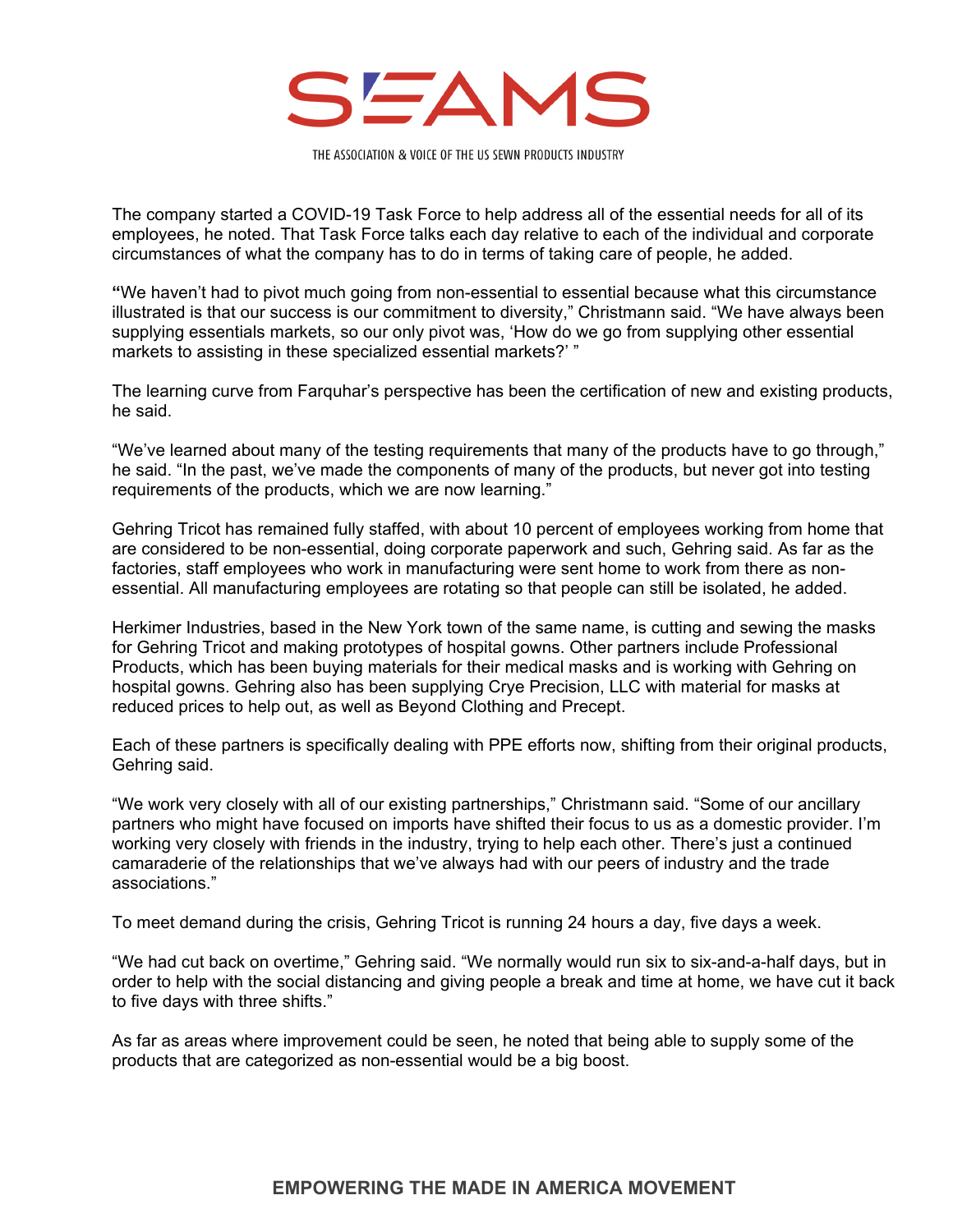

"We are still paying 100 percent of our employees running at 70 percent capacity," Gehring said. "If we were able to run non-essential, that would really help us."

He added that there has been a slowdown in supply. "We have been pivoting, using existing raw materials in-house to replace what we're not able to get our hands on," he said. "It primarily has been a slowdown, not a non-existence of raw materials – yarn and chemicals."

Christmann added that one of the challenges is being an "essential supplier supplying essential companies," but to a certain degree, the company is reliant on its suppliers.

"We're only as good as the reliability of our supply channels – and our essential customers maintaining their customer base so that our efforts are constantly brought to fruition," he said.

The company is hitting its goals in terms of supplying all of the essential and critical items that it supplies, Gehring said. "Right now, there really isn't any difficulties hitting our goals – we're shipping what needs to be shipped – and that's primarily because of all the people that are committed to what we're doing. Thank God for the people that we have because they are doing what needs to be done."

Added Farquhar**: "**Our goal is to produce as much fabric as we can with the highest level of efficiency possible without sacrificing quality."

Employees are extremely proud to be pitching in to the effort, Gehring noted.

"As soon as the coronavirus became a pandemic, we were immediately notified by about 70 percent of our customers that they were essential," he said. "So right now, about 70 percent of our mill is operating because they are essential for either military, medical, national defense or first responders. We've been a supplier to all of them in our normal business operations, so all of our employees realize they are unsung heroes because of what they're supplying.

"We're not having issues getting people to come to work, which tells you that they realize what they are providing is critical to our national security," he continued. "They are really proud of what they're doing. There have been some fears here and there, but those are normal and to be expected."

Christmann concurred: "I have a phrase that I refer to, that 'Anyone can man the helm when the seas are calm.' I think that a lot of people in our company are taking pride in an opportunity at such an international level. We are able to see how integral Gehring Tricot Corp. is to the entire world's infrastructure in our way."

"I think they're thankful to still be working," added Farquhar. "They're a lot like our product line – diverse and dependable; they're the best of the best and, once again, they've gone above and beyond to get the job done and support the customers."

Gehring, Christmann and Farquhar were also asked how it makes them, as leaders, feel to be involved in such an important endeavor.